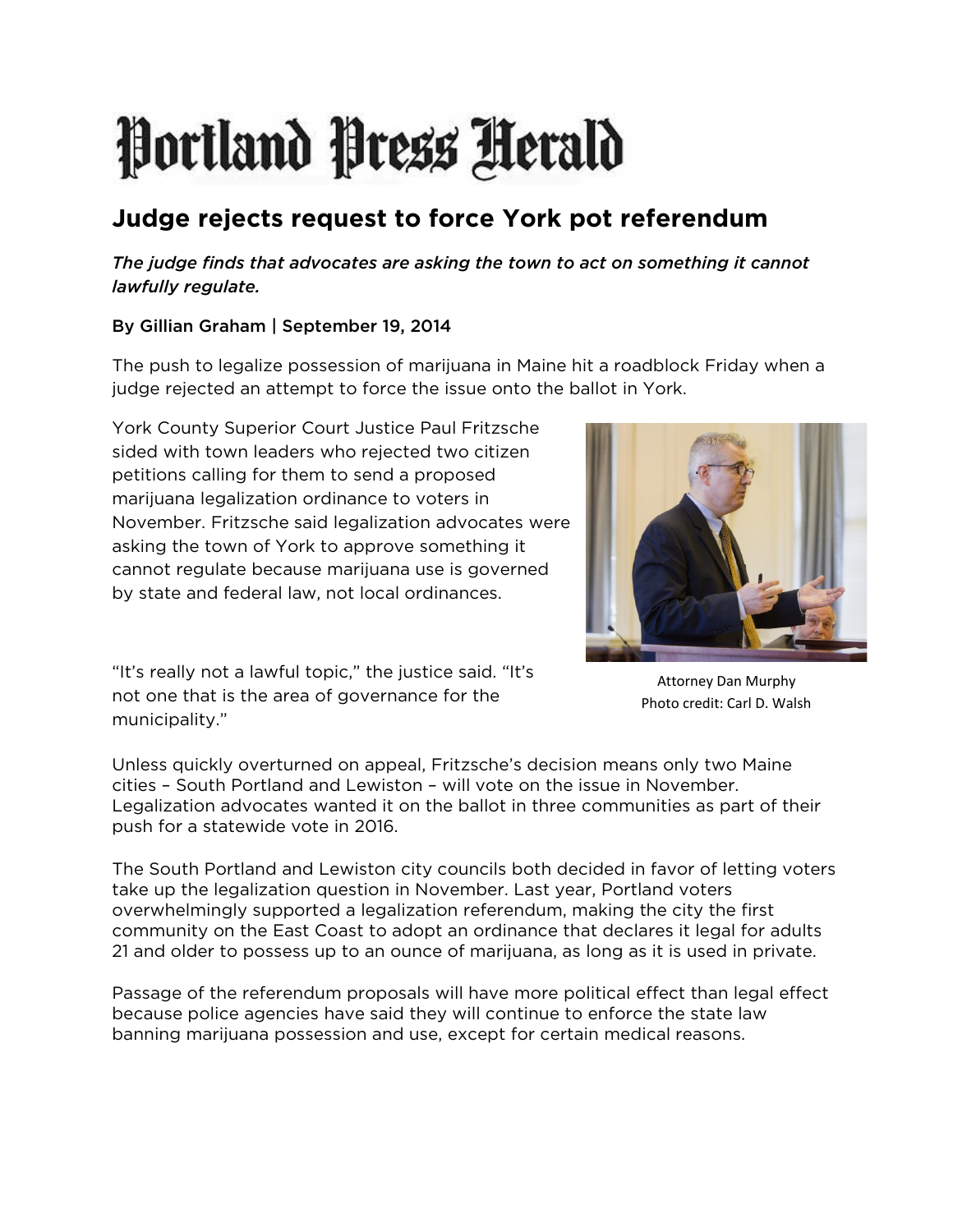The dispute over access to the York ballot ended up in court after town selectmen twice refused to forward the proposed ordinance to a referendum, saying the question is not lawful because marijuana use is illegal under state law.

The southern coastal town of about 12,500 residents is the first Maine community to refuse to send the legalization question to voters.

The push to get the question on the ballot in Maine comes as polls show Americans are increasingly supportive of legalization.

Last year was the first time a clear majority of Americans – 58 percent – said in an annual survey that the drug should be legalized. When the Gallup polling company



Justice Paul Fritzsche Photo credit: Carl D. Walsh

first asked the question in 1969, only 12 percent favored legalization.

The New York Times, in an editorial in July, came out in support of letting states open the door to legal marijuana use and argued that the war on drugs has been a failure when it comes to pot.

In 2012, Washington and Colorado became the first states to legalize recreational use of marijuana, and advocates see Maine as one of the next states to declare recreational use by adults to be legal.

Unlike in South Portland and Lewiston, the York town charter requires selectmen to schedule referendums only on proposed ordinances that are "lawful."

"The town could not pass an ordinance legalizing marijuana in York any more than it could pass an ordinance lowering the speed limit on public roads to 2 mph," Mary Andrews, chairman of the select board, wrote in a court affidavit.

In a response to the complaint, attorneys for the town of York said the plaintiffs "do not have a constitutional right to compel the town to go through a futile, purely symbolic electoral exercise calling for approval of illegal conduct."

And in court Friday, Daniel Murphy, an attorney for the town, said legalization proponents are "using the referendum process as a megaphone to spread the word" about their push to legalize the drug.

In its court filing, the petitioners' attorney, David A. Lourie of Cape Elizabeth, said failure to place the question on the ballot will "disenfranchise many voters." He said the decision should be left to voters, not the Board of Selectmen.